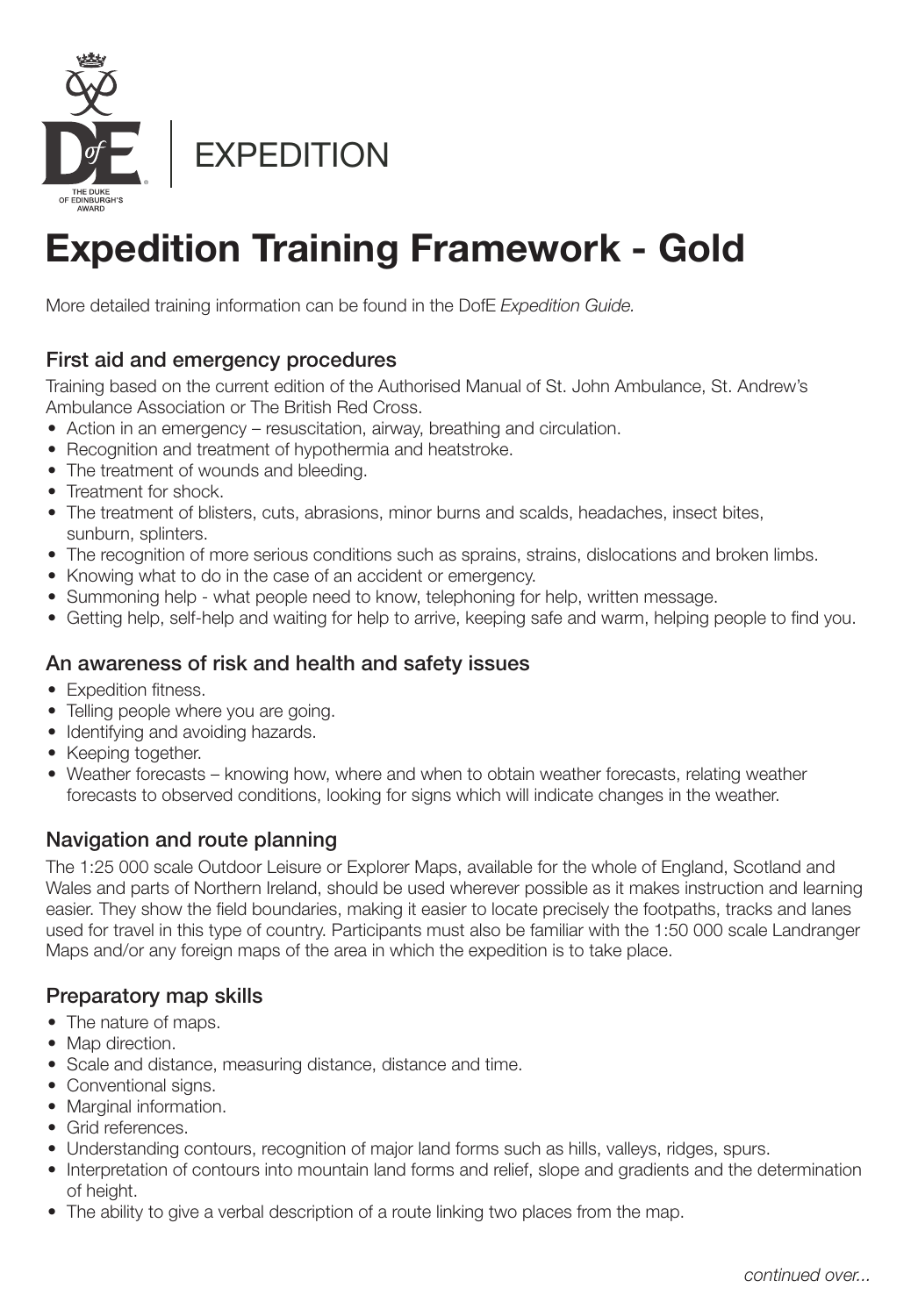# Practical map skills

- Setting the map.
- Relating the map to the ground.
- Locating position using the map.
- Determining geographical direction, and direction of travel from the map.
- Checking the direction of paths using the set map.
- Identifying and locating features in the country by using the map.
- Locating features marked on the map in the countryside.
- Relating the map and contours to the ground. Estimating journey times in wild country.
- Planning a route, preparing a route card. Estimating speed of travel and arrival times. (ETA estimated time of arrival.)
- Following a planned route.
- Navigation in restricted visibility. Action to be taken in the event of being lost

## Compass skills

- The care of the compass.
- The influence of ferrous objects and electromagnetic fields.
- Magnetic variation and the relationship between True, Magnetic and Grid Norths.
- Direction from the compass in terms of the cardinal and inter-cardinal points. Measuring direction in degrees.
- Setting the map by the compass.
- Determining the direction of footpaths or direction of travel.
- Travelling on a bearing. Obtaining a grid bearing from the map, allowing for magnetic variation where appropriate.
- Practically all the understanding and techniques listed above are equally important for expeditions on land or on water, but instruction should be modified as necessary for water expeditions and charts substituted.

## Campcraft, equipment and hygiene

- Choosing suitable clothing, footwear and emergency equipment and knowing how to use it.
- Choosing and caring for camping gear.
- Packing a rucksack, waterproofing the contents, always keeping the weight down to a minimum, and about a quarter of the body weight when walking.
- Choosing a camp site, arrangements for water, cooking and sanitation, refuse disposal, fire precautions.
- Pitching and striking tents.

### Food and cooking

- Cooking and the use of stoves.
- Safety procedures and precautions which must be observed when using stoves and handling fuels.
- Follow the stove safety instructions.
- Cooking substantial meals under camp conditions.

### Countryside, Highway and Water Sports Safety Codes

- Understanding the spirit and content of the Countryside Code.
- The avoidance of noise and disturbance to rural communities.
- A thorough knowledge of the content of the Highway Code with special emphasis on specific modes of travel such as horse riding or cycling if they are to be utilised during the expedition.
- If undertaking a water based expedition, a thorough knowledge of the Water Sports Safety Code.

# Observation recording and presentations

- Choosing an aim.
- Developing observation skills and different methods of recording information.
- Skills relevant to the method of presentation.
- Researching relevant information.

# **Teambuilding**

The Expedition section involves participants working together as a team in order to complete the expedition. Teambuilding should permeate all expedition training and can be enhanced through team-building exercises and regular reviews so that when the group sets out on the qualifying expedition, participants are able to work together as an effective and cohesive unit.